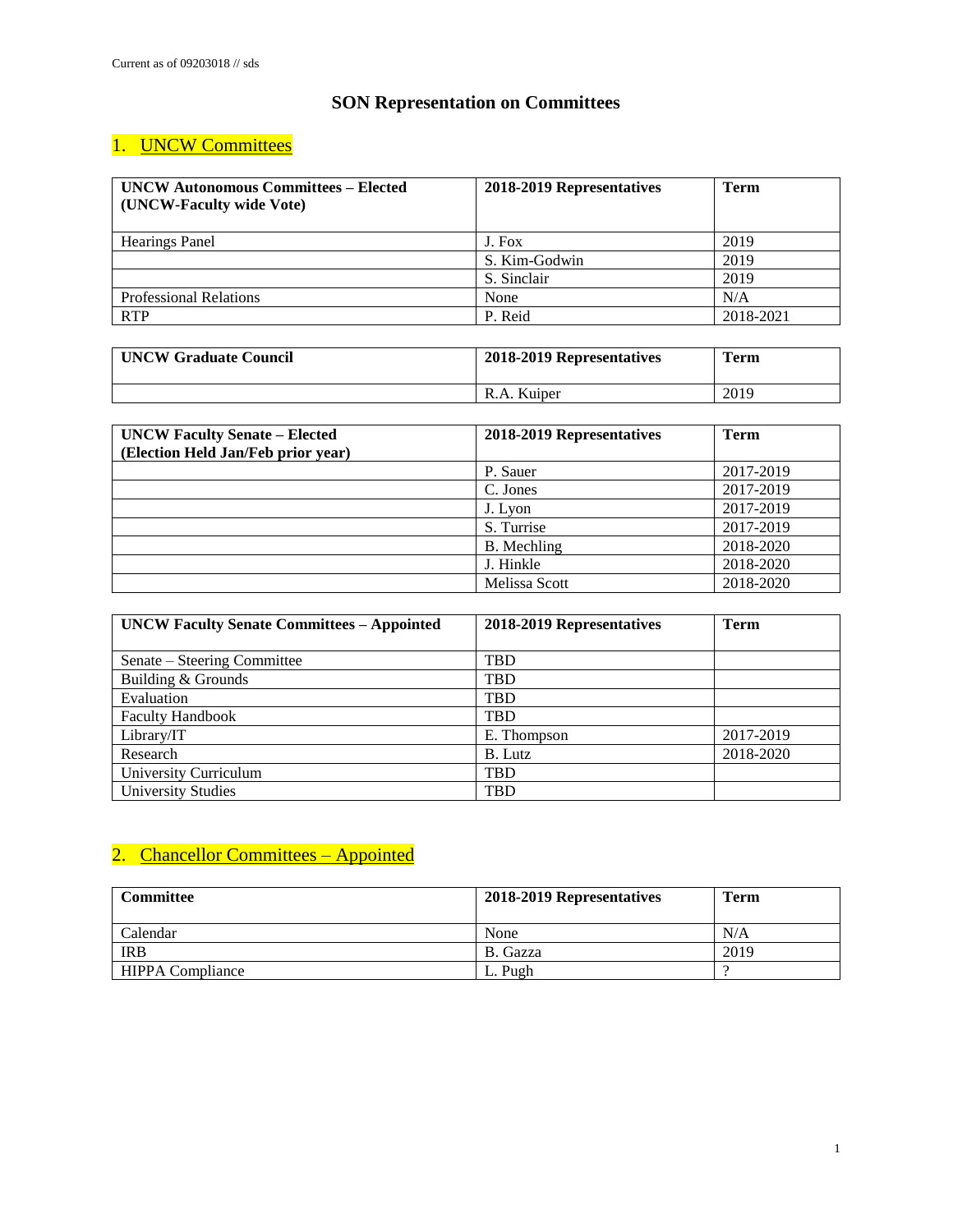### 3. Provost Committees - Appointed

| <b>Committee</b>                         | 2018-2019 Representatives | <b>Term</b>            |
|------------------------------------------|---------------------------|------------------------|
| <b>CSURF Advisory Board</b>              | None                      | N/A                    |
| Honors Faculty Advisory Committee        | C. Dodson                 | 2018-2020              |
| <b>International Programs</b>            | D. Isibel<br>P. Sauer     | 2017-2019<br>2017-2019 |
| Teaching Excellence / Faculty Leadership | None                      | N/A                    |

### 4. CHHS Committees – Elected or Appointed by Dean

| <b>Committee</b>                              | 2018-2019 Representatives                                   | <b>Term</b>                                      |
|-----------------------------------------------|-------------------------------------------------------------|--------------------------------------------------|
| QA & Assessment                               | L. Haddad                                                   | 2018-2020                                        |
| Curriculum                                    | C. Jones<br>S. Saccomano                                    | 2017-2019<br>2018-2020                           |
| Globalization & Diversity                     | K. Griggs<br>S. Kim-Godwin                                  | 2017-2019<br>2017-2019                           |
| Research                                      | T. Arms<br><b>Melissa Scott</b>                             | 2017-2019<br>2018-2020                           |
| Innovation                                    | C. Dodson<br>J. Kerr                                        | 2017-2019<br>2018-2020                           |
| <b>Community Engagement</b>                   | C. Highsmith<br>S. Diggle-Fox                               | 2017-2019<br>2018-2020                           |
| <b>Faculty Advisory</b>                       | B. Gazza<br>P. White                                        | 2017-2019<br>2018-2020                           |
| Interprofessional Collaboration               | N. Ahern<br>R. Cunningham<br>L. Haddad<br>L. Sigmon         | 2018-2019<br>2018-2019<br>2018-2019<br>2018-2019 |
| Academic and Student Affairs Advisory Council | L. Haddad (AD, Grad Programs)<br>N. Ahern (AD, UG Programs) | Continuous<br>(based on AD<br>role)              |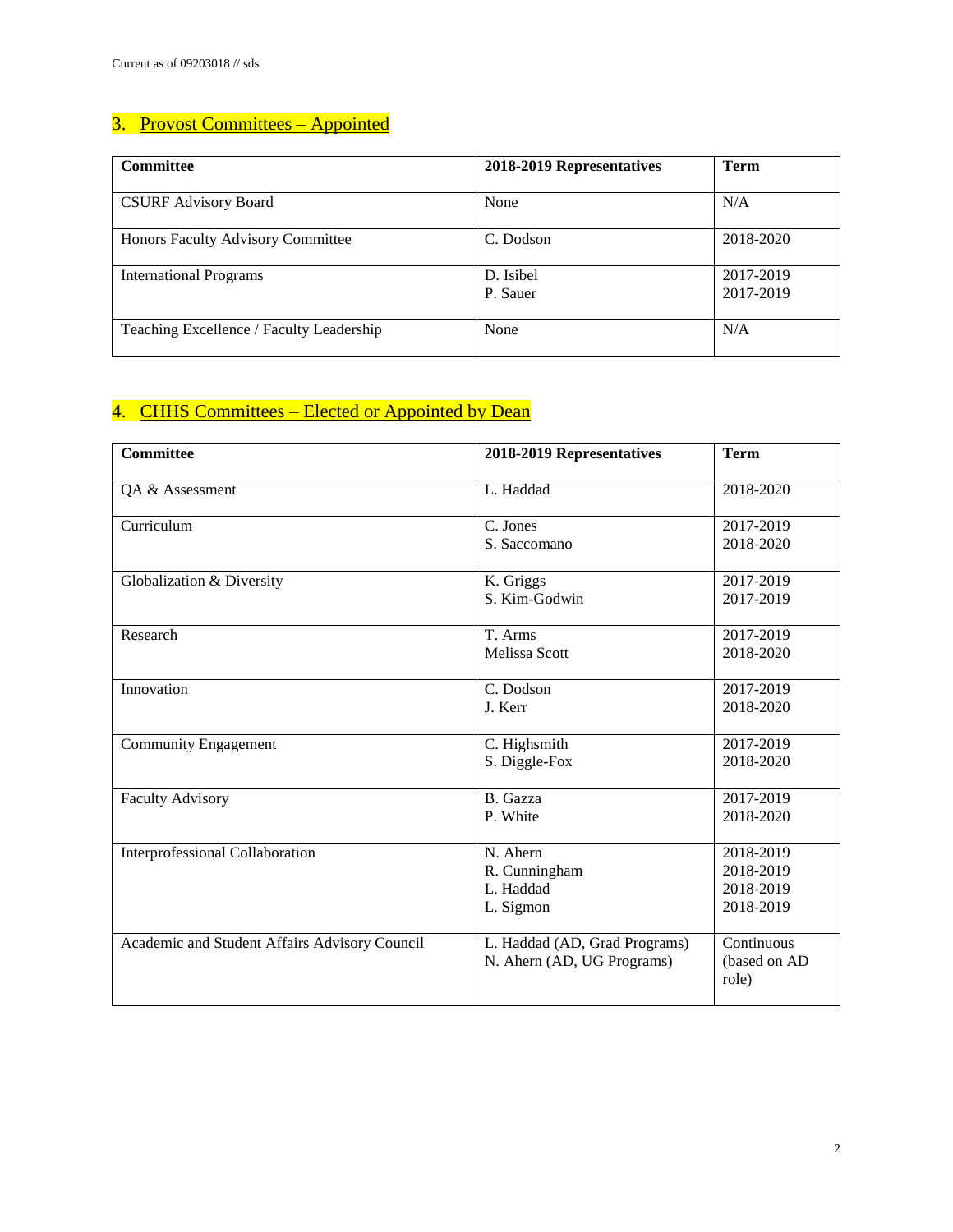# 5. SON Committees – Elected and Appointed

| <b>Committee</b>                                                            | 2018-2019 Representatives           | <b>Term</b>                         |
|-----------------------------------------------------------------------------|-------------------------------------|-------------------------------------|
| <b>Faculty Council Chair</b>                                                | S. Smith                            | 2018-2020                           |
| <b>Faculty Council Chair-elect</b>                                          | M. Gallek                           | 2018-2020<br>(Chair, 2020-<br>2022) |
| <b>Faculty Affairs Committee</b>                                            | S. Smith (Chair)                    | 2018-2020                           |
|                                                                             | M. Gallek (Chair-elect, then Chair) | 2018-2022                           |
|                                                                             | B. Gazza                            | 2018-2020 (T)                       |
|                                                                             | D. Pastor                           | 2018-2020 (T)                       |
|                                                                             | H. Winslow                          | 2017-2019 (L)                       |
|                                                                             | S. Sinclair                         | 2017-2019                           |
|                                                                             |                                     | $(CLR-T)$                           |
|                                                                             | P. Sauer                            | 2018-2020 (TT)                      |
|                                                                             | T. Arms                             | 2017-2019 (TT)                      |
|                                                                             |                                     |                                     |
| International/Study Abroad Committee                                        |                                     |                                     |
| (Chair is elected by the committee)                                         | S. Turrise (Chair)                  | 2017-2019 (TT)                      |
|                                                                             | E. Thompson                         | 2018-2020 (TT)                      |
|                                                                             | A. Matthias                         | 2017-2019 (T)                       |
|                                                                             | B. Pennington                       | 2017-2019 (L)                       |
|                                                                             | P. Baisden                          | 2018-2020 (L)                       |
|                                                                             |                                     |                                     |
| Program Assessment & Evaluation<br>(Appointed based on position or elected) | N. Ahern, AD-UG (Co-Chair)          | AD Role                             |
|                                                                             | L. Haddad, AD-Grad (Co-Chair)       | AD Role                             |
|                                                                             | B. Mechling (Pre-licensure)         | Program Coord                       |
|                                                                             | D. Hrelic (RN-BSN)                  | Program Coord                       |
|                                                                             | Micah Scott (FNP)                   | Program Coord                       |
|                                                                             | B. Gazza (NE)                       | Program Coord                       |
|                                                                             | S. Sinclair (CLR-Grad)              | Program Coord                       |
|                                                                             | B. Pennington (CLR-UG)              | Program Coord                       |
|                                                                             | D. Isibel (Faculty At-Large)        | 2017-2019                           |
|                                                                             | S. Turrise (Faculty At-Large)       | 2018-2020                           |
|                                                                             |                                     |                                     |
| Simulation Learning<br>(Appointed based on position)                        | R. Cunningham (Chair)               | Sim Coord                           |
|                                                                             | 8 UG / 1 Grad Faculty               | Appointed                           |
|                                                                             |                                     |                                     |
| <b>SON-NHRMC Joint Research Committee</b>                                   | S. Turrise                          | $\overline{?}$                      |
|                                                                             | <b>B.</b> Lutz                      | $\overline{?}$                      |
|                                                                             | J. Choi                             | $\overline{?}$                      |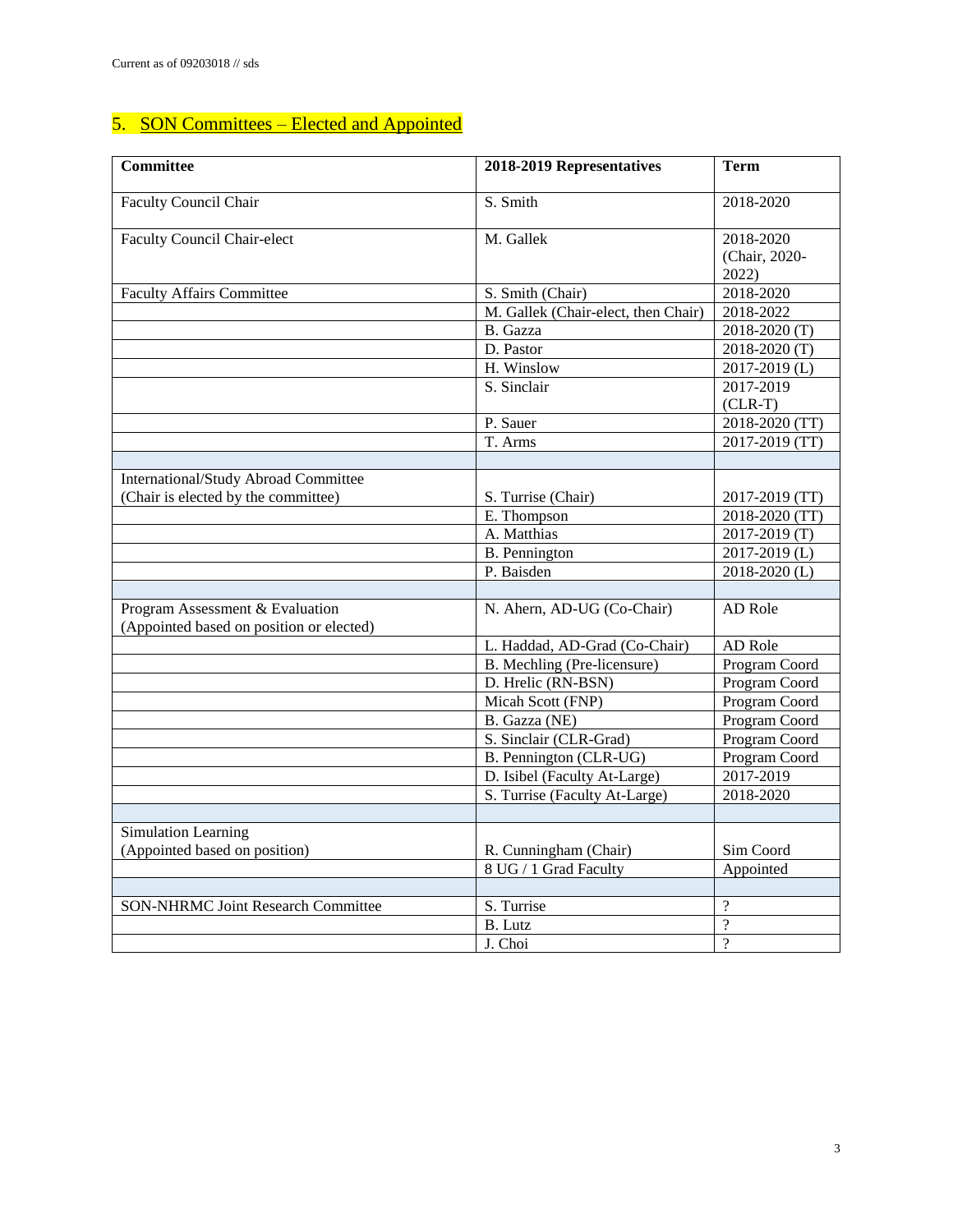### 6. SON Councils

| Council                                                                                   | 2018-2019 Representatives                        | <b>Term</b>                             |
|-------------------------------------------------------------------------------------------|--------------------------------------------------|-----------------------------------------|
| <b>Graduate Council</b><br>(Chair is elected; PC=Program Coordinator)                     | D. Pastor (Chair)                                | 2017-2019                               |
|                                                                                           | L. Haddad                                        | AD-Grad                                 |
|                                                                                           | ALL Grad Faculty (NSG/CLR)                       |                                         |
|                                                                                           | <b>Micah Scott</b>                               | <b>FNP PC</b>                           |
|                                                                                           | B. Gazza                                         | NE PC                                   |
|                                                                                           | M. Gallek                                        | <b>DNP PC</b>                           |
|                                                                                           | S. Sinclair                                      | <b>CLR-G PC</b>                         |
|                                                                                           |                                                  |                                         |
| Undergraduate Council<br>(Chair is elected; PC=Program Coordinator)                       | A. Matthias                                      | 2017-2019                               |
|                                                                                           | A. Ahern                                         | $AD-UG$                                 |
|                                                                                           | ALL Faculty teaching in UG<br>programs (NSG/CLR) |                                         |
|                                                                                           | <b>B.</b> Mechling                               | Prelicensure PC                         |
|                                                                                           | D. Hrelic                                        | <b>RN-BSN PC</b>                        |
|                                                                                           | <b>B.</b> Pennington                             | <b>CLR-UG PC</b>                        |
|                                                                                           |                                                  |                                         |
| Director's Leadership Council<br>(Appointed based on position; PC=Program<br>Coordinator) | L. Pugh (I)                                      | Director                                |
|                                                                                           | N. Ahern                                         | $AD-UG$                                 |
|                                                                                           | <b>B.</b> Mechling                               | Pre-Licensure<br>PC                     |
|                                                                                           | D. Hrelic                                        | RN-BSN PC                               |
|                                                                                           | <b>B.</b> Pennington                             | CLR UG PC                               |
|                                                                                           | L. Haddad                                        | AD-Grad                                 |
|                                                                                           | <b>Micah Scott</b>                               | FNP PC                                  |
|                                                                                           | B. Gazza                                         | NE PC                                   |
|                                                                                           | S. Sinclair                                      | <b>CLR</b> Grad PC                      |
|                                                                                           | M. Gallek                                        | <b>DNP PC</b>                           |
|                                                                                           | <b>OPEN</b>                                      | <b>Belk</b>                             |
|                                                                                           |                                                  | Distinguished                           |
|                                                                                           |                                                  | Professor                               |
|                                                                                           | B. Lutz                                          | McNeill                                 |
|                                                                                           |                                                  | Distinguished                           |
|                                                                                           |                                                  | Professor                               |
|                                                                                           | S. Smith                                         | <b>Faculty Council</b><br>Chair         |
|                                                                                           | M. Gallek                                        | <b>Faculty Council</b><br>- Chair-Elect |